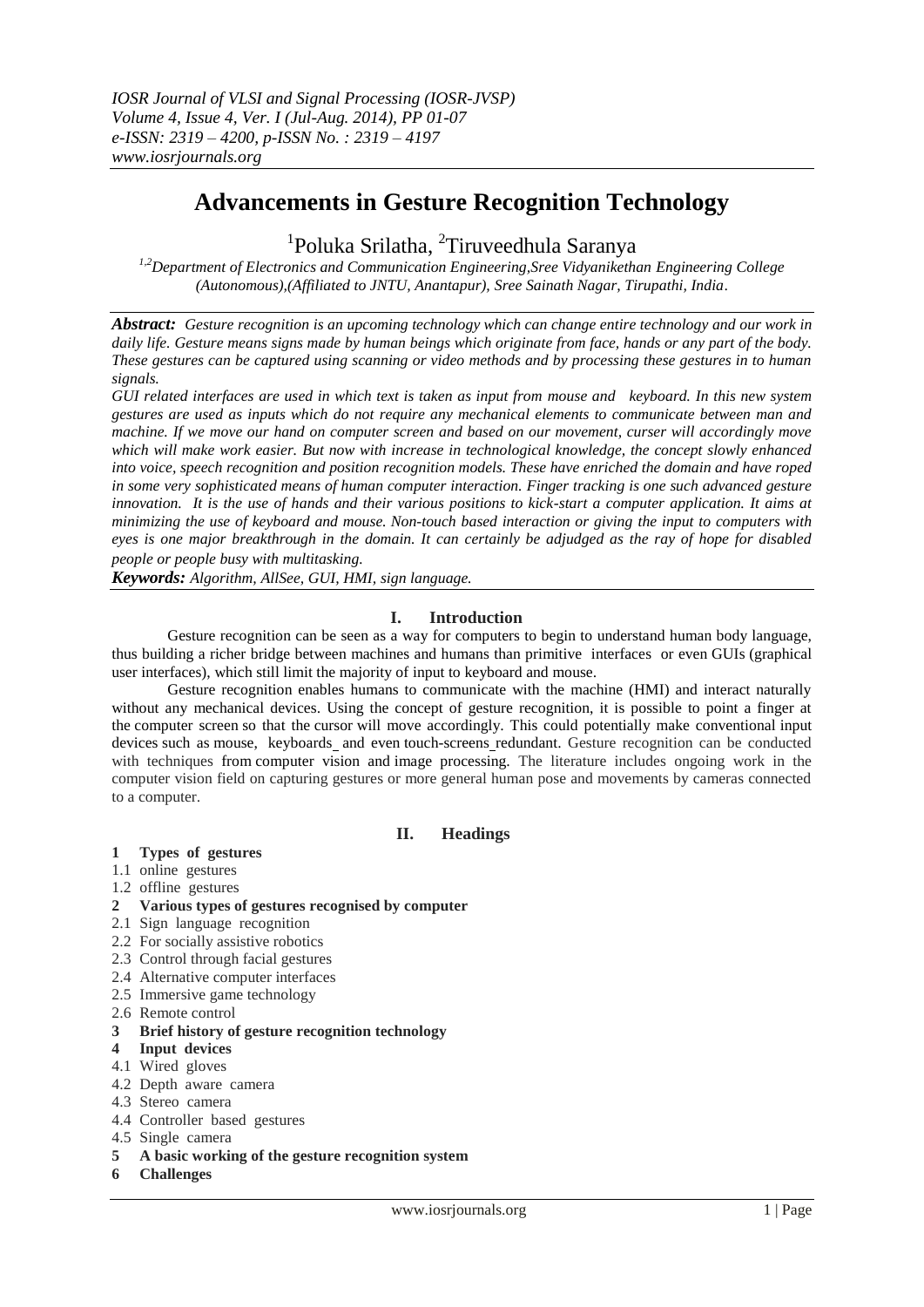## **7 Conclusion**

## **III. Figures**

| Figure 2.3 | Controlling computer through facial gestures        |
|------------|-----------------------------------------------------|
| Figure 2.4 | Alternate computer interface                        |
| Figure 2.5 | Gestures to control interactions within video games |
| Figure 2.6 | Remote control with the wave of hand                |
| Figure 3.1 | First touch screen device                           |
| Figure 3.2 | First personal computer                             |
| Figure 3.3 | The essential reality p5 glove                      |
| Figure 3.4 | Apple iphone                                        |
| Figure 3.5 | Multi-touch product by Microsoft                    |
| Figure 3.6 | Application of open frame works                     |
| Figure 4.1 | Wired gloves                                        |
| Figure 4.2 | Depth aware camera                                  |
| Figure 4.4 | Controller based gestures                           |
| Figure 5.1 | working of gesture recognition system               |
| Figure 5.2 | Types of algorithms                                 |

## **IV. Types of gestures**

In computer interfaces, two types of gestures are distinguished. We consider online gestures, which can also be regarded as direct manipulations like scaling and rotating. In contrast, offline gestures are usually processed after the interaction is finished; e. g. a circle is drawn to activate a context menu.

#### **1.1 Online gestures:**

Direct manipulation gestures. They are used to scale or rotate a tangible object.

# **1.2 Offline gestures:**

Those gestures that are processed after the user interaction with the object. An example is the gesture to activate a menu.

## **V. Various types of gestures recognised by computer**

Gesture recognition is useful for processing information from humans that is not conveyed through speech or type. There are also various types of gestures that can be identified by computers.

## **2.1 Sign language recognition:**

Just as speech recognition can transcribe speech to text, certain types of gesture recognition software can transcribe the symbols represented through sign language into text.

## **2.2 For socially assistive robotics:**

By using proper sensors (accelerometers and gyros) worn on the body of a patient and by reading the values from those sensors, robots can assist in patient rehabilitation. The best example can be stroke rehabilitation.

#### **2.3 Control through facial gestures:**

Controlling a computer through facial gestures is a useful application of gesture recognition for users who may not physically be able to use a mouse or keyboard. Eye tracking in particular may be of use for controlling cursor motion or focusing on elements of a display.



**Fig 2.3:** Controlling computer through facial gestures.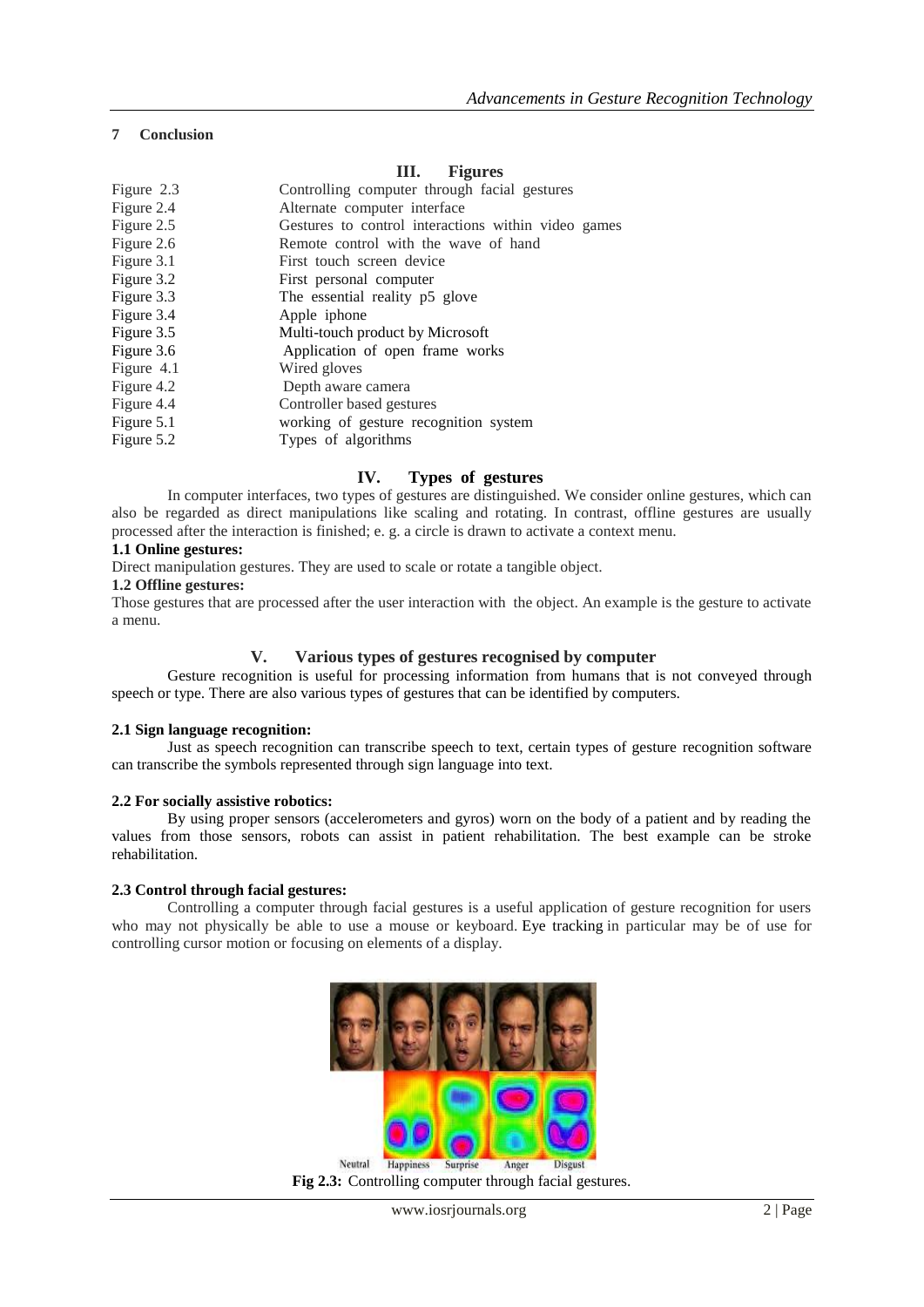## **2.4 Alternative computer interfaces:**

Fore going the traditional keyboard and mouse setup to interact with a computer, strong gesture recognition could allow users to accomplish frequent or common tasks using hand or face gestures to a camera.



**Fig 2.4:** Alternate computer interface.

#### **2.5 Immersive game technology:**

Gestures can be used to control interactions within video games to make the game player's experience more interactive or immersive.



**Fig 2.5:** Gestures to control interactions within video games.

#### **2.6 Remote control:**

Through the use of gesture recognition, remote control with the "wave of a hand" of various devices is possible. The signal must not only indicate the desired response, but also which device to be controlled.



**Fig 2.6:** Remote control with the wave of hand.

# **VI. Brief History Of Gesture Recognition Technology**

#### **1977: Accutouch**

The first true touch screen device in the form of a curved glass touch screen sensor.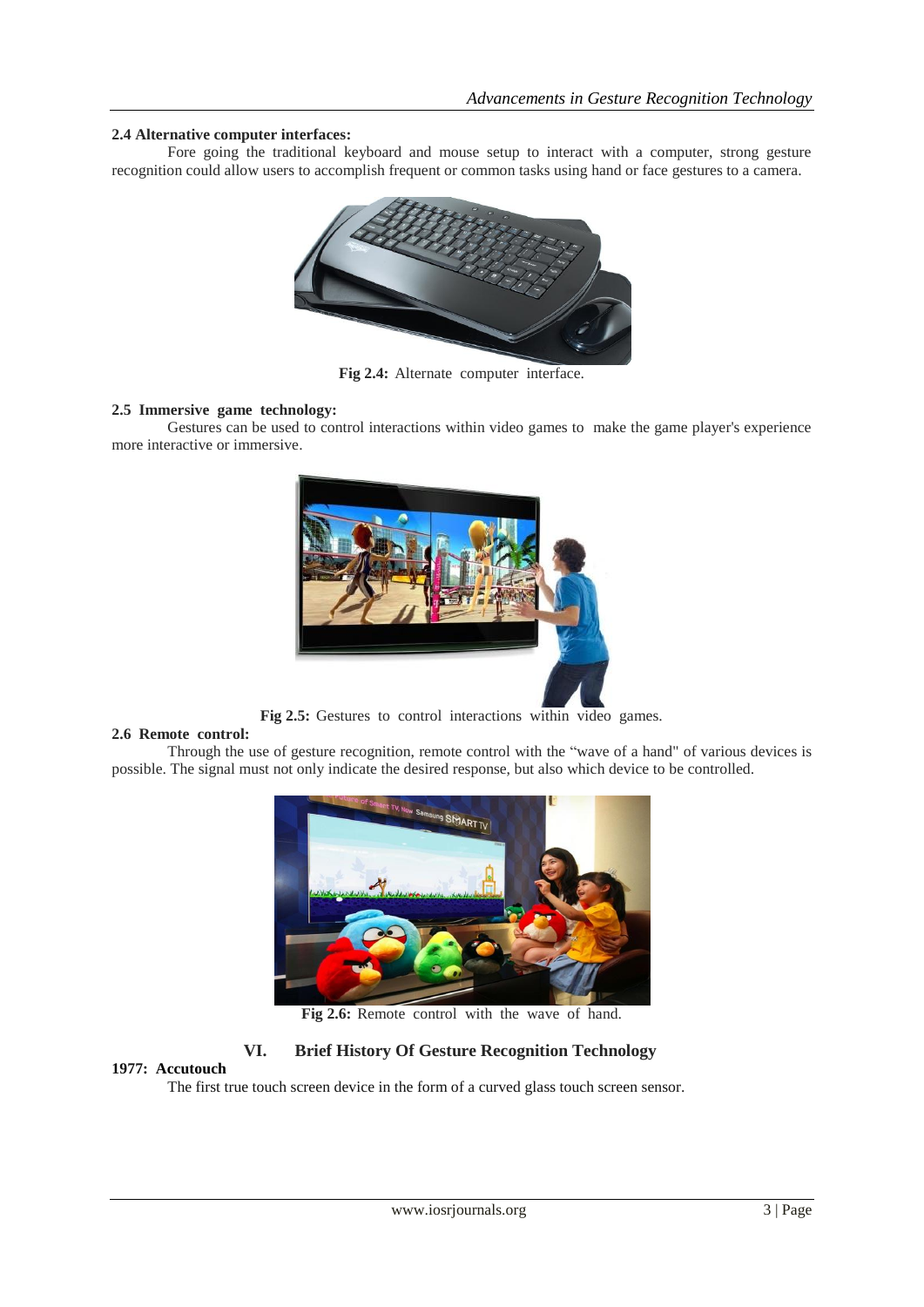

**Fig 3.1:** First touch screen device.

#### **1983: Hewlett-packard 150**

The first personal computer featuring a touch-sensitive screen allows users to position the cursor and select on-screen buttons.



**Fig 3.2:** First personal computer.

## **2001: The Essential Reality P5 Glove By Lionhead Studios**

Black & White is a game controlled by a special glove that can translate physical gestures into movement on the screen. This is likely the first commercial controller for gestural interfaces.



**Fig 3.3:** the essential reality p5 glove

#### **2007:Apple announces the iphone**

Apple receives a patent for an Apple touch device using gestural interface.



**Fig 3.4:** Apple iphone.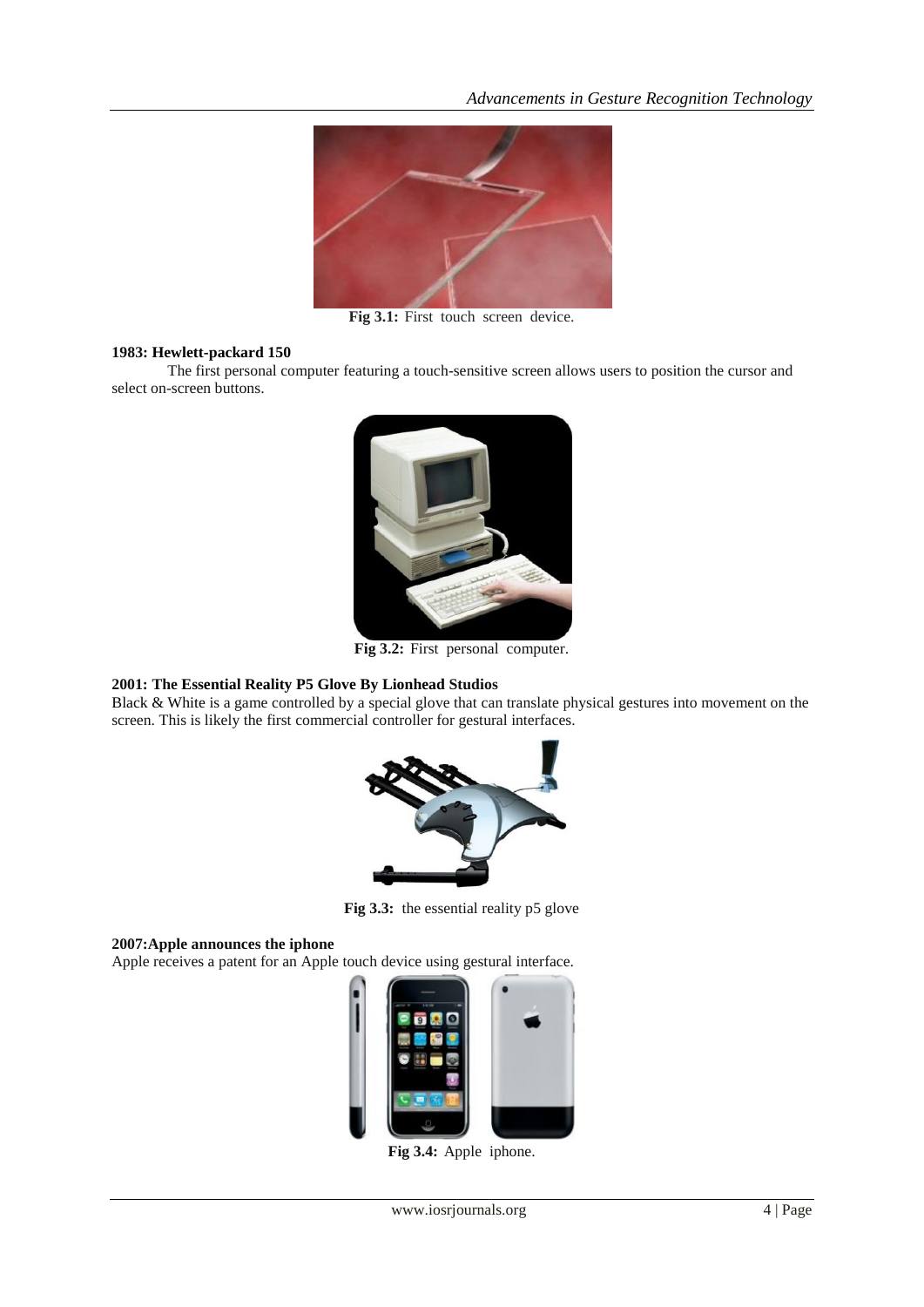#### **Microsoft surface**

Microsoft announces a multi-touch product that combines software and hardware to offer image manipulation through hand gestures and physical objects.



**Fig 3.5:** Multi-touch product by Microsoft.

#### **2008/9: Open frameworks**

New programming platforms such as Open Frameworks create simple tools for developing highly interactive interfaces that can be easily and intuitively triggered and manipulated. A fun example of an Open Frameworks application is Sniff, an interactive storefront window display of an animated dog that follows passers-by, discerns their behaviour and engaging them in play.



**Figure 3.6:** Application of open frame works.

# **VII. Input devices**

The ability to track a person's movements and determine what gestures they may be performing can be achieved through various tools. Although there is a large amount of research done in image/video based gesture recognition, there is some variation within the tools and environments used between implementations.

#### **4.1 Wired gloves:**

These can provide input to the computer about the position and rotation of the hands using magnetic or inertial tracking devices. Furthermore, some gloves can detect finger bending with a high degree of accuracy or even provide haptic feedback to the user, which is a simulation of the sense of touch. The first commercially available hand-tracking glove-type device was the Data Glove, a glove-type device which could detect hand position, movement and finger bending.



**Fig 4.1:**Wired gloves.

#### **4.2 Depth-aware camera:**

Using specialized cameras such as structured light or time-of-flight cameras, one can generate a depth map of what is being seen through the camera at a short range, and use this data to approximate a 3d representation of what is being seen. These can be effective for detection of hand gestures due to their short range capabilities.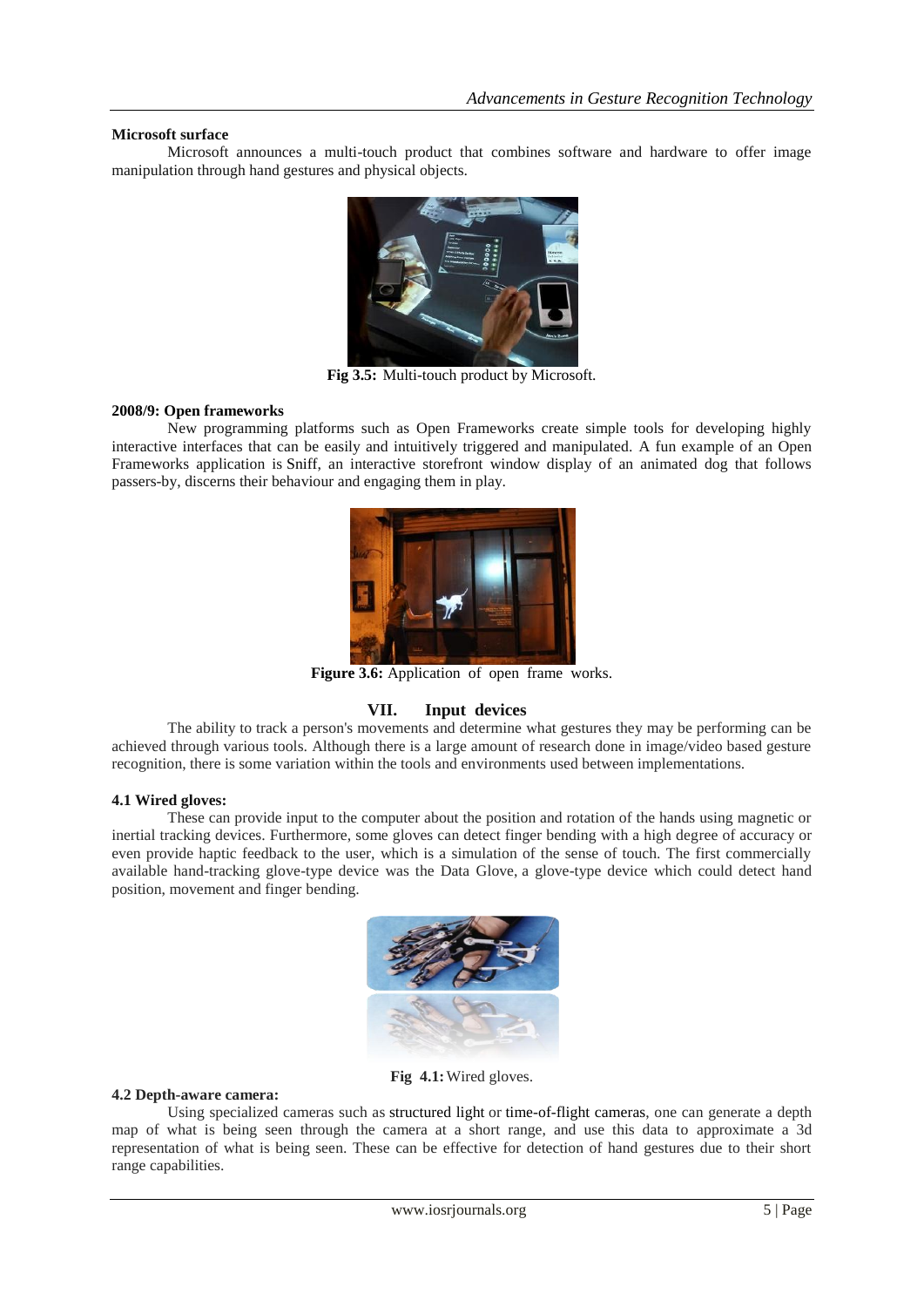

**Fig 4.2:** Depth aware camera.

#### **4.3 Stereo camera:**

Using two cameras whose relations to one another are known, a 3d representation can be approximated by the output of the cameras. In combination with direct motion measurement (6D-Vision) gestures can directly be detected.

## **4.4 Controller-based gestures:**

These controllers act as an extension of the body so that when gestures are performed, some of their motion can be conveniently captured by software. Mouse gestures are one such example, where the motion of the mouse is correlated to symbol being drawn by a person's hand.



**Fig 4.4:** Controller based gestures.

#### **4.5 Single camera:**

A standard 2D camera can be used for gesture recognition where the resources/environment would not be convenient for other forms of image-based recognition. Earlier it was thought that single camera may not be as effective as stereo or depth aware cameras, but some companies are challenging this theory.



**VIII. A Basic Working Of The Gesture Recognition System**

**Fig 5.1:** working of gesture recognition system.